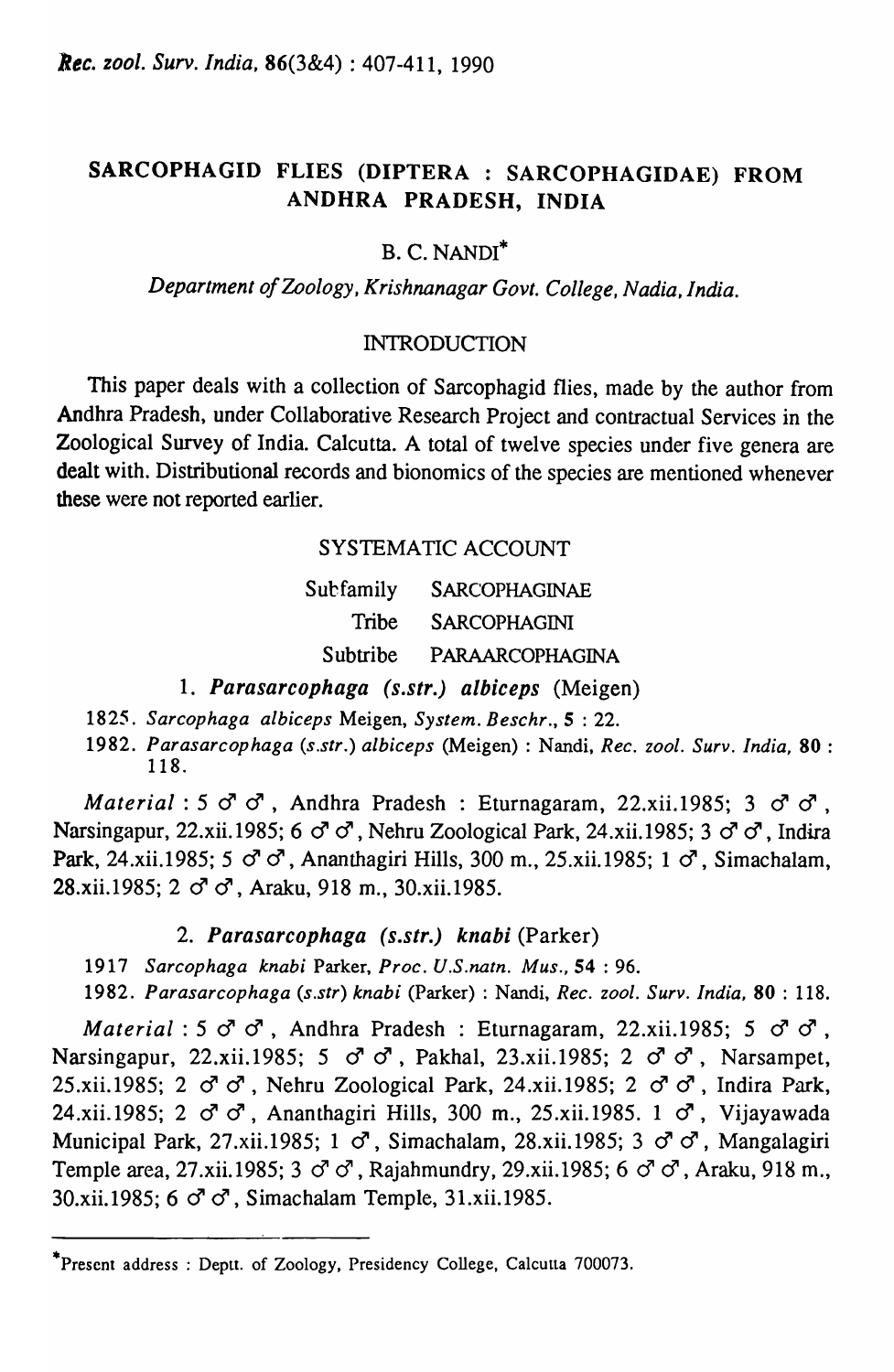- *3.* Parasacophaga (s.str.) hirtipes (Wiedemann)
- 1830. *Sarcophaga hirtipes* Wiedemann, *Ausser. Zweil[. Ins.,* 2 : 661.
- 1979. Parasarcophaga (s.str.) hirtipes (Wiedemann) : Nandi, Oriental Ins., 13(1-2) : 189.

*Material*:  $1 \circ$ , Andhra Pradesh, Eturnagaram, 22.xii.1985. This species is recorded for the first time from Andhra Pradesh. It can be reared from human excreta. The author has collected the .specimens from bush sweeping near human excreta.

### 4. Parasarcophaga (s.str.) orchidea (Böettcher)

- 1913. *Sarcophaga orchidea* Boettcher, *Ann. Hist. Mus. Nat. Hung.,* 11 : 375.
- 1982. *Parasarcophaga (s.str.) orchidea* (Boettcher) : Nandi, *Rec. zool. Surv. India,*  80: 119.

*Material*: 8  $\sigma$   $\sigma$ , Andhra Pradesh: Eturnagaram, 22.xii.1985; 6  $\sigma$   $\sigma$ , Narsingapur, 22.xii.1985; 12  $\sigma$   $\sigma$ , Pakhal, 23.xii.1985; 10  $\sigma$   $\sigma$ , Narsampet, 23.xii.1985; 4  $\sigma$   $\sigma$ , Nehru Zoological Park, 24.xii.1985; 2  $\sigma$   $\sigma$ , Ananthagiri Hills, 300 m., 25.xii.1985; 6  $\sigma$   $\sigma$ , Mangalagiri Temple area, 27.xii.1985; 1  $\sigma$ , Vijayawada Municipal Park, 27.xii,1985; 3  $\sigma \sigma$ , Simachalam Temple, 31.xii.1985; 11  $\sigma \sigma$ , Simachalam, 28.xii.1985; 4  $\sigma$   $\sigma$ , Rajahmundry, 29.xii.1985; 2  $\sigma$   $\sigma$ , Araku, 918 m., 30.xii.1985.

## 5. Parasarcophaga (Liopygia) ruficornis (Fabricius)

- 1794. *Musca ruficornis* Fabricius, Ent. *Syst.4* : 314.
- 1982. *Parasarcophaga (Liopygia) ruficornis* (Fabricius) : Nandi, *Rec. zool. Surv. India,* 80 : 119.

*Material:*  $2 \circ \sigma \circ$ *, Andhra Pradesh: Eturnagaram, 22.xii.1985; 2*  $\sigma \circ \sigma$ *,* Narsingapur, 22.xii.1985; 2  $\sigma$   $\sigma$ , Vijayawada Municipal Park, 27.xii.1985; 1  $\sigma$ . Simachalam, 28.xii.1985; 1  $\sigma$ , Araku, 918 m., 30.xii.1985.

## 6. Parasarcophaga (Liosarcophaga) brevicornis (Ho)

- 1934. *Sarcophaga brevicornis* HO, *Bull. Fan. meml. Inst. Bioi.,* 5 : 23.
- 1982. *Parasarcophaga (Liosarcophaga) brevicornis* (HO) : Nandi, *Rec. zool. Surv. India,* 80 : 119.

*Material*:  $2 \circ \sigma \circ$ , Andhra Pradesh: Araku, 918 m., 30.xii.1985. This is the first record of this species from Andhra Pradesh.

#### 7. Parasarcophaga (Liosarcophaga) dux (Thomson)

- 1868. *Sarcophaga dux* Thomson, *Kong* I. *Sven. Freg. Eugen. Resa.,* p. 543.
- 1982. *Parasarcophaga (Liosarcophaga) dux* (Thomson) : Nandi, *Rec. zool. Surv. India,*  80 : 119.

*Material*: 1  $\sigma$ , Andhra Pradesh: Vijayawada Municipal Park, 27.xii.1985; 1  $\sigma$ , Rajahmundry, 29.xii.198S.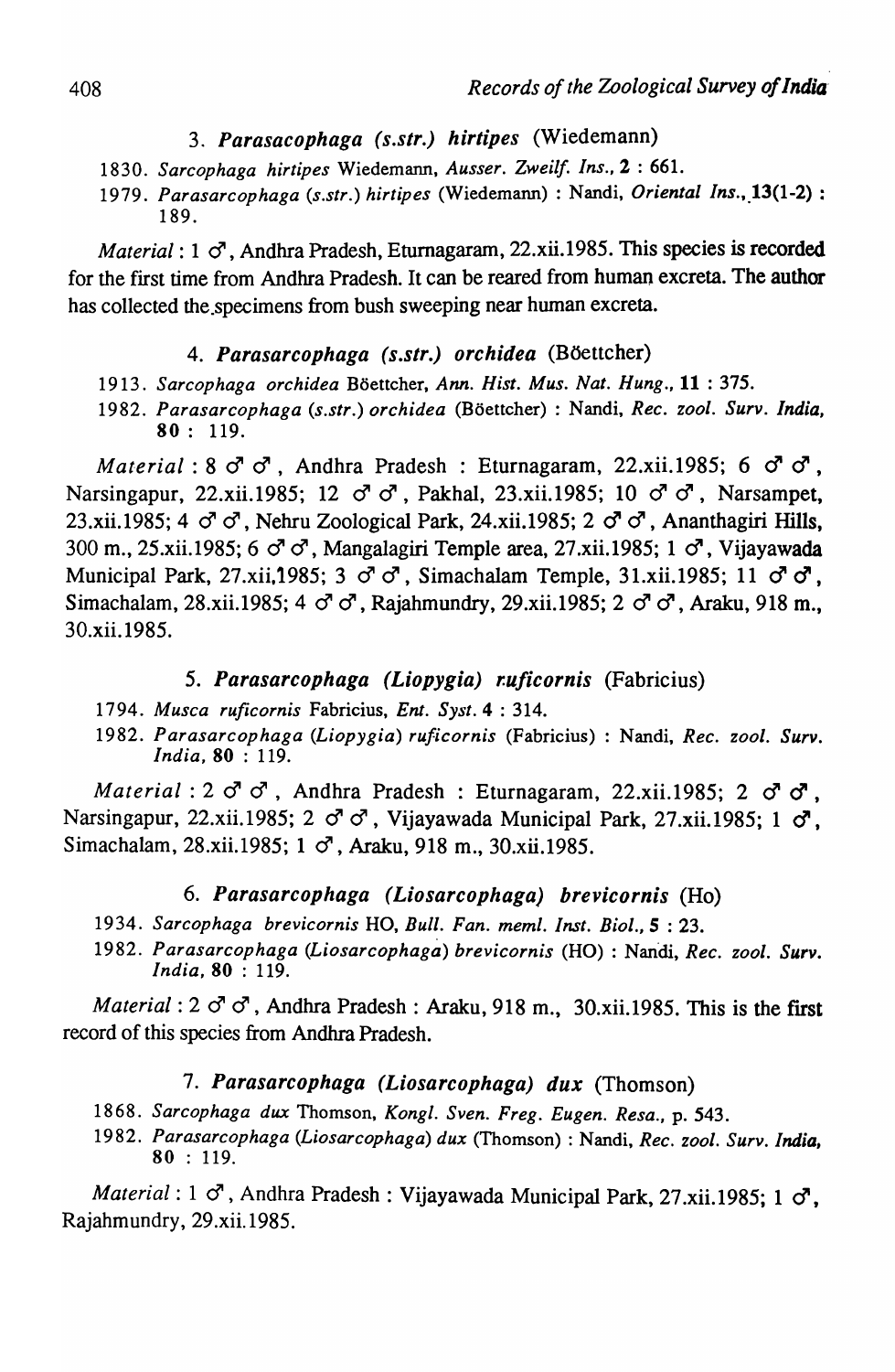It is recorded for the first time from Andhra Pradesh. This species can be reared from Oyster, *Achatina fulica,* dead beetle, decaying toad, dead snake and rotten meat of different animals.

## Subtribe HARPAGOPHALLINA

# 8.' *lranihindia Jutilis* (Senior-White)

1924. Sarcophaga *futilis* Senior-White, *Rec. Indian Mus.*, 26(3) : 246. *1982. Iranihindia Jutilis* (Senior-White) : Nandi, *Rec.* 2001. *Surv. India,* 80 : 118.

*Material* : 1  $\sigma$ , Andhra Pradesh: Narsampet, 23.xii.1985.

This species is recorded for the first time from Andhra Pradesh. It is collected from flowering plants.

# 9. *Iranihindia martellata* (Senior-White)

*1924. Sarcophaga martellata* Senior-White. *Rec: Indian Mus.,* 26(3) : 247. *1979. Iranihindia martellata* (Senior-White) : Nandi, *Oriental Ins.,* 13(1-2) : 202.

*Material* :  $1 \circ$ , Andhra Pradesh: Mangalagiri, 27, xii, 1985.

. It is recorded for the first time from Andhra Pradesh and was collected from flowering plants.

## Subtribe SARCOSOLOMONINA

# *10. Sarcosolomonia (Parkerimyia) rohdendorfi* Nandi

*1976. Sarcosolomonia (Parkerimyia) rohdendorfi* Nandi, *Oriental Ins.,* 10(1) : 12.

*Material:* 1  $\sigma$ , Andhra Pradesh: Araku, 918 m., 30.xii, 1985.

This species is recorded for the first time from Andhra Pradesh and was collected from flowering plants.

## Subtribe SENIORWHITEINA

# 11. Seniorwhitea krameri *(Böettcher)*

*1912. Sarcophaga krameri* Boettcher, *Ent. Mitt.,* 1 : 166. *1982. Seniorwhitea krameri* (Boettcher) : Nandi, *Rec.* 2001. *Surv. India,* 79 : 460. *Material:*  $2 \circ \sigma$ *, Andhra Pradesh: Mangalagiri, 27.xii.1985.* It is recorded for the first time from Andhra Pradesh.

## Subtribe HARPAGOPHALUNA

*12. Thyrosocnema (Pseudothyrsocnema) indica* Shinonage and Lopes

1924. Sarcophaga caudagalli Senior-White, *Rec. Indian Mus.*, 26(3): 227.

*1975. Thyrsocnema (Pseudothyrsocnema) indica,* Shinonaga and Lopes, *Pacif Ins.,*   $16(4) : 459.$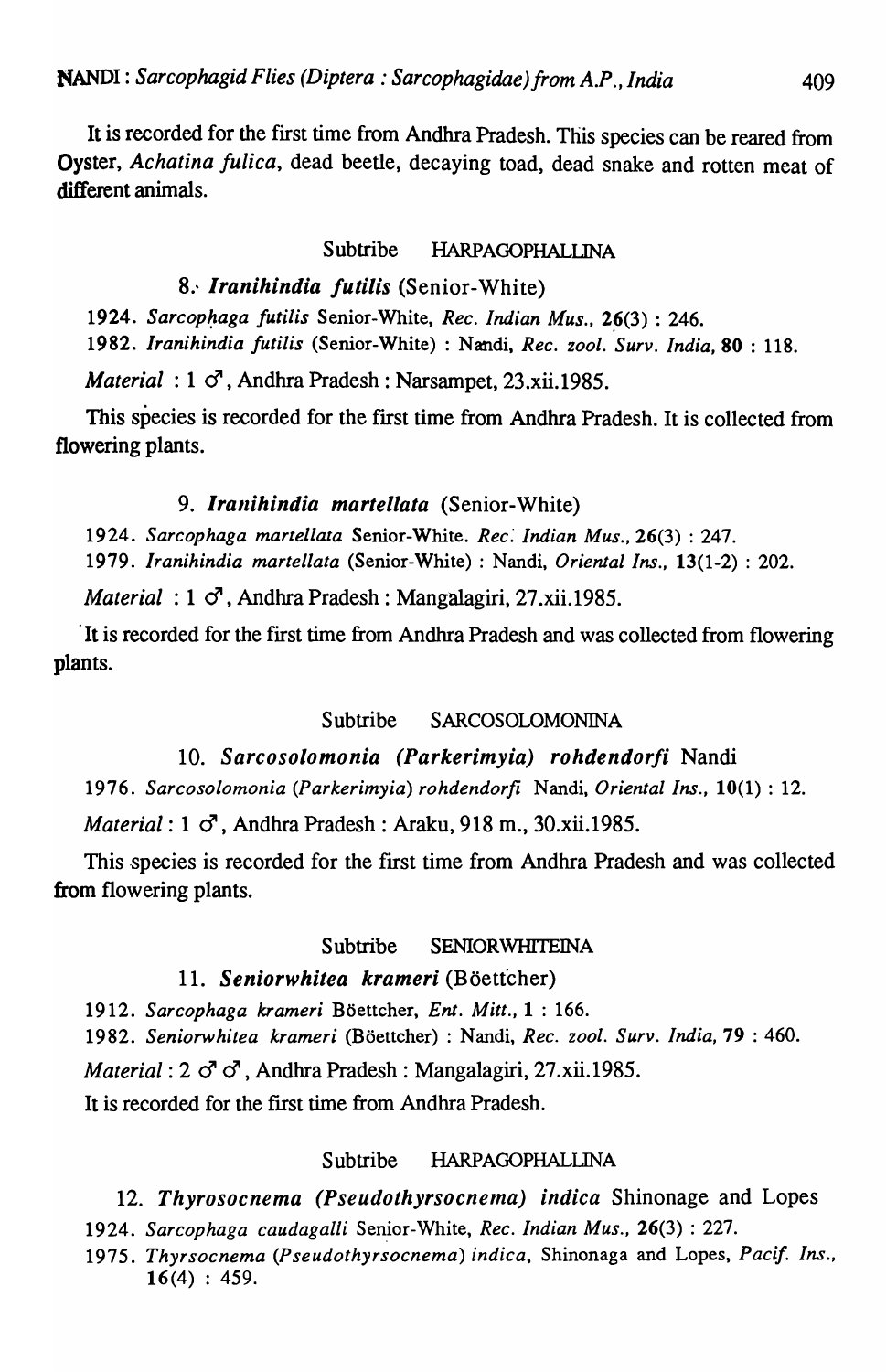*Material*: 1  $\sigma$ , Andhra Pradesh: Araku, 918 m., 30.xii.1985.

This species is recorded for the first time from Andhra Pradesh and was collected from bush sweeping.

#### SUMMARY

Systematic account of twelve species of Sarcophagid flies from Andhra Pradesh is given. *Parasarcophaga* (s.str.) *hirtipes* (Wiedemann), *Parasarcophaga (Liosarcophaga) dux* (Thomson), *Parasarcophaga (Liosarcophaga) brevicornis* (Ho), *Iranihindiafutilis*  (Senior-White), *Iranihindia martellata* (Senior-\\'hite), *Sarcosolomonia (Parkerimyia) rohdendorfi* Nandi, *Senior-whitea krameri* (Boettcher), and *Thyrsocnema (Pseudothyrsocnema) indica* Shinonaga and Lopes, are recorded for the first time from Andhra Pradesh.

#### ACKNOWLEDGEMENTS

The author is grateful to Dr. Subrata Dutta, Officer-in-Charge, Krishnanagar Govt. College, for laboratory facilities. The author is indebted to The Director, Zoological Survey of India, Calcutta, to permit to work on this group under Collaborative Research Project and Contractual Services in Zoological Survey of India and also for financial help and other facilities during the survey.

#### REFERENCES

- Boettcher, G. 1912. H. Sauter's, Formosa-Ausbeute, Genus *Sarcophaga. Ent. Mitt.,* 1 : 163-170.
- Boettcher, G. 1713. H. Sauter's, Formosa-Ausbeute, Einige neue *Sarcophaga-Arten. Ann. Hist. Mus. Nat. Hung.,* 11 : 374-381.
- Fabricius, J. C. 1794. Entomologie Systematica, Hafniae. 4 : 314-316.
- Ho, C. 1934. Four new species of the genus *Sarcophaga* from Peiping, China. *Bull. Fan. meml. [nst. Bioi.,* 5 : 19-29.
- Meigen, J. W. 1818-1838. Systematische Beschreibun der bekannten europaischen zweiflugeligen Insekten, 7 fascicules.
- Nandi, B. C. 1976. Two new species of *Sarcosolomonia* from India (Diptera; Sarcophagidae). *Oriental Ins.,* 10(1) : 11-17.
- Nandi, B. C. 1979. Flesh flies (Diptera : Sarcophagidae) in the Agricuitural Research Institute, New Delhi. *Oriental Ins.* 13(1-2) : 201-217.
- Nandi, B. C. 1982. Sarcophagid flies (Diptera : Sarcophagidae) from Sikkim, lndia. *Rec. zool. Surv. India,* 79 : 457-461.